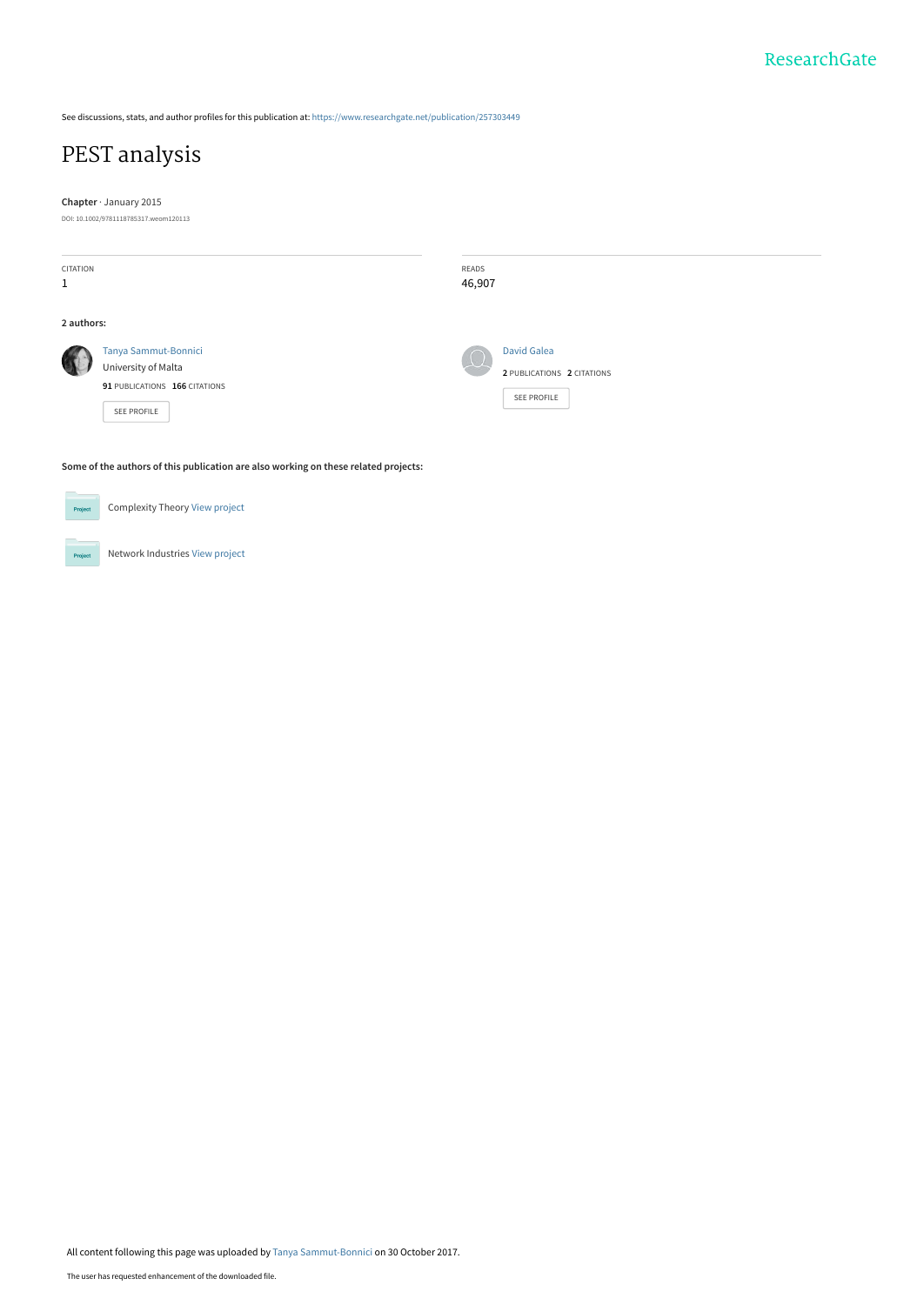### **PEST analysis**

*Tanya Sammut-Bonnici and David Galea*

## DEFINITION AND SCOPE

PEST is an acronym for four sources of change: political, economic, social, and technological. PEST analysis is a powerful and widely used tool for understanding strategic risk. It identifies the changes and the effects of the external macro environment on a firm's competitive position.

The external environment consists of variables that are beyond the control of a firm, but require analysis to realign corporate strategy to shifting business environments. Firms operate as part of a larger ecosystem. They are vulnerable to a variety of exogenous factors, which can have a major impact on the firm's competitive positioning. Strategists seek to understand external factors and evaluate how business models will have to evolve to adapt to their environment. The impacts of external factors are mitigated through preemptive strategy, and opportunities are exploited in the wake of new competitive positions that may be created in the process.

## CONCEPTUAL OVERVIEW

Variations of the PEST analysis tool are PESTEL or PESTLE (which adds environmental and legal components), STEEPLE (which takes on a corporate social responsibility perspective by adding on the ethics dimension) and STEEPLED (which adds the analysis of demographic factors). The increase in awareness of environmental or ecological issues has encouraged the implementation of another version of the PEST framework, particularly the STEER analytical tool, which incorporates regulatory factors.

PEST analysis and its variations form part of the "evaluation stage" in the strategic management process. The process starts with an in-depth analysis of the firm's environments. The external environmental analysis constitutes the "OT" part of SWOT analysis (internal strengths and weaknesses, external opportunities and threats). The benefits of combining PEST and SWOT are enhanced further when using them in conjunction with Porter's five forces model (encompassing the external effects of suppliers, consumer demand, new entrants, substitute product, and competitive rivalry).

A PEST analysis comprises components that could be of great fundamental value to a firm. The analysis can be conducted for the entire firm, for its business units, for the respective products, or for a new venture or partnership.

Figure 1 summarizes the components of a PEST analysis, when it is used, and the strategic tools which are employed in conjunction with it during the strategic management process.

*Political factors.* The extent to which policy makers are likely to intervene in the commercial environment is a crucial factor in a PEST analysis. Trade, taxation, labor, and environmental legislation are factors to be taken into account. Commercial restrictions and political stability are also imperative factors that could determine the success or failure of a business. The banning of tobacco advertising in the European Union, for instance, had spelt disaster for the Formula One Industry, which in turn sought refuge in other parts of the world including Dubai and Abu Dhabi. Google had to pull out of China because of censorship restrictions. The Arab Spring culminating in a widespread revolution has caused many firms to rethink their strategy to penetrate markets in the Middle East and North Africa. The British prime minister's proposal to hold a referendum on retaining or exiting the European Union has significant implications on investors who in the past have relied on the freedom of movement principles on which their investment decisions had been made.

Political factors are categorized at three main levels: the supranational, the national, and the subnational strata. As the business activities become more globalized, the supranational level is gaining more importance. In recent years, the world has seen an evolution of countries organizing themselves into economic blocks, moving progressively toward becoming a political union partly at the expense of their sovereignty. The United States of America is a case in point. To a lesser extent, the European Union has progressively sought to take on more powers and decision-making authority from its member states. The ASEAN block is seeking to gain a more sound footing by courting South East Asian giants, Japan and China, to join. As

*Wiley Encyclopedia of Management*, edited by Professor Sir Cary L Cooper. Copyright © 2014 John Wiley & Sons, Ltd.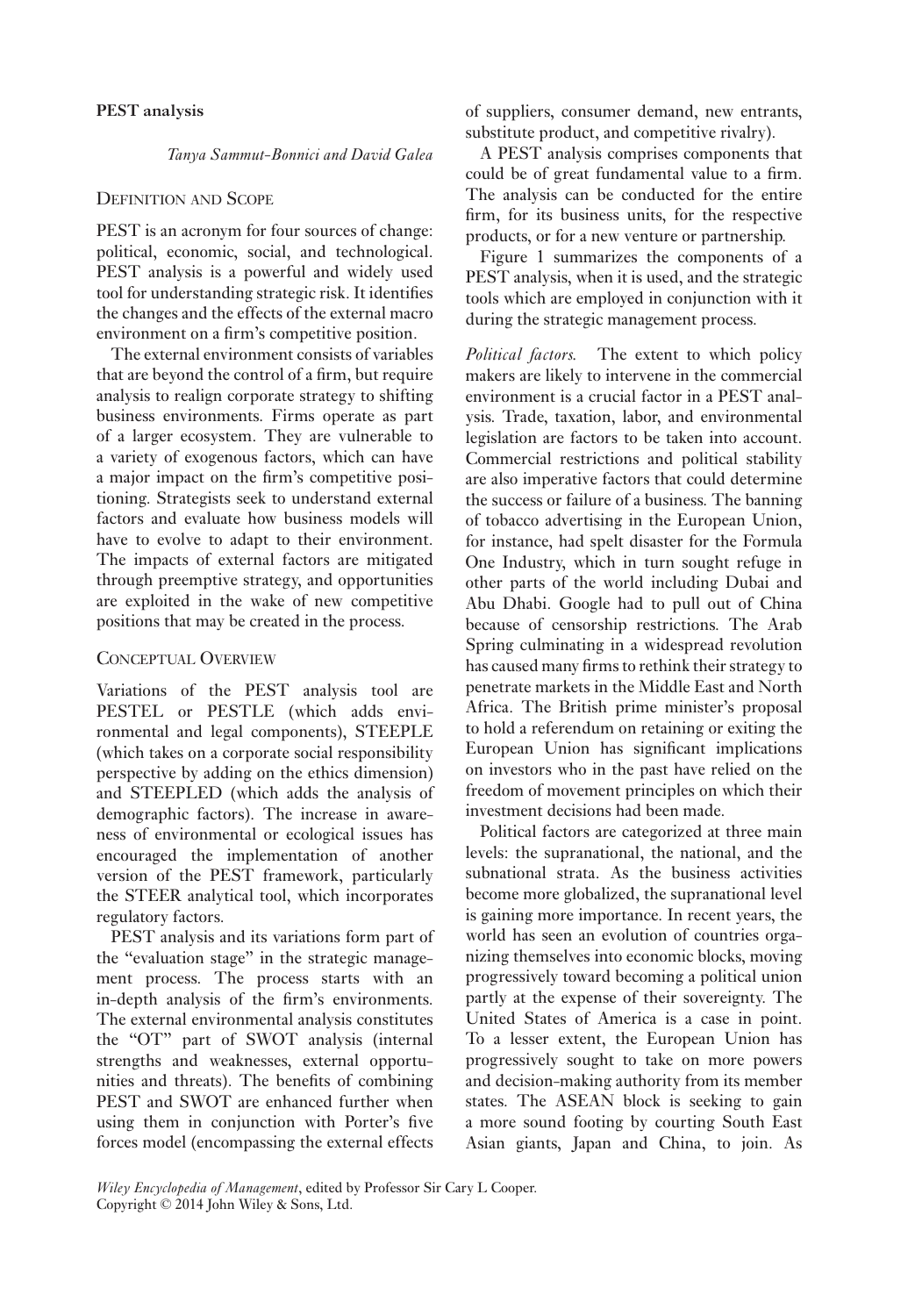# **2 PEST analysis**



**Figure 1** Summary of PEST components, application, and complementary strategic tools.

geo-political forces are consolidating into major political blocks, a political analysis of the country in which a firm is operating provides, at best, a myopic view. Business firms may need to expand their horizons and look beyond their shores to remain vigilant at what is happening at a supranational level. In the first instance, business firms may join lobby groups to influence policy making to their advantage. Even if limited influence may be exerted, political surveillance at a supranational level provides the required business intelligence to develop the right strategies for adapting to changes in the political environment that are faced in the foreseeable future.

Areas of national policy that may have a significant impact on the strategy of a firm include fiscal policy, national incentives for enterprise, planning and permitting, procedures for licensing and approval of new products, processes and services, perceived level of corruption and transparency, government priorities for supporting defined sectors in the economy amongst others (see Figure 2).

Although most of the world economies have embraced the free market model, significant interventions are made by national governments in areas with market imperfections. Specific political interventions in the market are most likely to happen in branches that affect certain aspects of the economy. A country's infrastructure is still provided by the government directly or through public-private partnerships. While a number of operators traditionally owned by governments have been privatized, they continue to operate in highly regulated markets. Telecoms, utilities, and financial institutions are good examples.

When the above political factors are considered, it becomes evident that firms would benefit from scrutinizing and evaluating the political environment in which they are or will be operating in the future. Constant monitoring of some or all of the above factors becomes vital in ensuring that a firm's strategy is in tune with the policy environment. Major changes in the political climate may bring about major changes in the structure and operations of a market or industry.

*Economic factors.* Economic factors have the most obvious impact on the profitability and overall attractiveness of a market or industry (see Figure 3).

The most popular indicator of economic performance for a national economy or a specific industry sector that is used is the Gross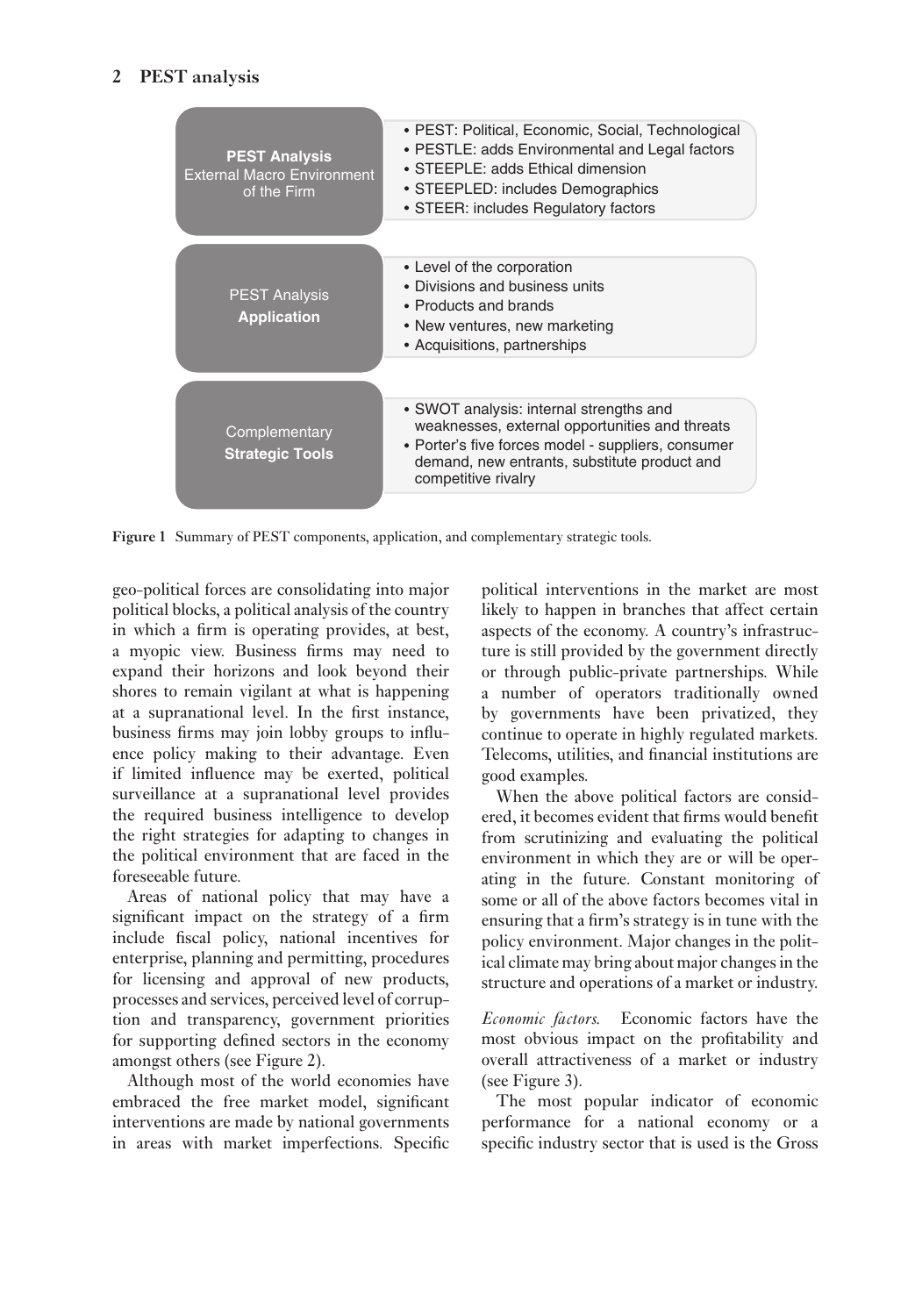

**Figure 2** Political factors in PEST analysis.

| <b>PEST Analysis</b><br><b>Economic Factors</b><br>(examples) | • Local economy<br>• International economy<br>• Economic trends, inflation<br>• Corporate taxation<br>• Product taxation and duties<br>• Seasonality of economic cycles<br>• Market and trade cycles<br>• Channels of distributions and<br>access to markets<br>• GDP, consumer purchasing power<br>• Interest and exchange rates |
|---------------------------------------------------------------|-----------------------------------------------------------------------------------------------------------------------------------------------------------------------------------------------------------------------------------------------------------------------------------------------------------------------------------|
|---------------------------------------------------------------|-----------------------------------------------------------------------------------------------------------------------------------------------------------------------------------------------------------------------------------------------------------------------------------------------------------------------------------|

**Figure 3** Economic factors in PEST analysis.

Domestic Product (GDP) per capita. This is frequently measured at Purchasing Power Parity (PPP) to enable equitable comparisons amongst various countries. Typically, time series and multilinear regression analysis techniques are applied to project expected developments in performance over a defined period in the future. GDP per capita is a particularly useful indicator especially for those industries, which are highly income elastic. Examples of such industries would include jewelry, construction, entertainment, tourism, betting, cosmetics, and various luxury items amongst others. In some other industries, demand remains more resilient to fluctuations in GDP. These would typically include staple foods, health services, and basic commodities.

Although being a useful indicator, GDP per capita provides only a partial view of the economic factors that might have a bearing on a firm. Inflation not only erodes the purchasing power of consumer but it also has an adverse impact on the prices of raw materials and other inputs that need to be used by a firm in providing products or services. Conversely,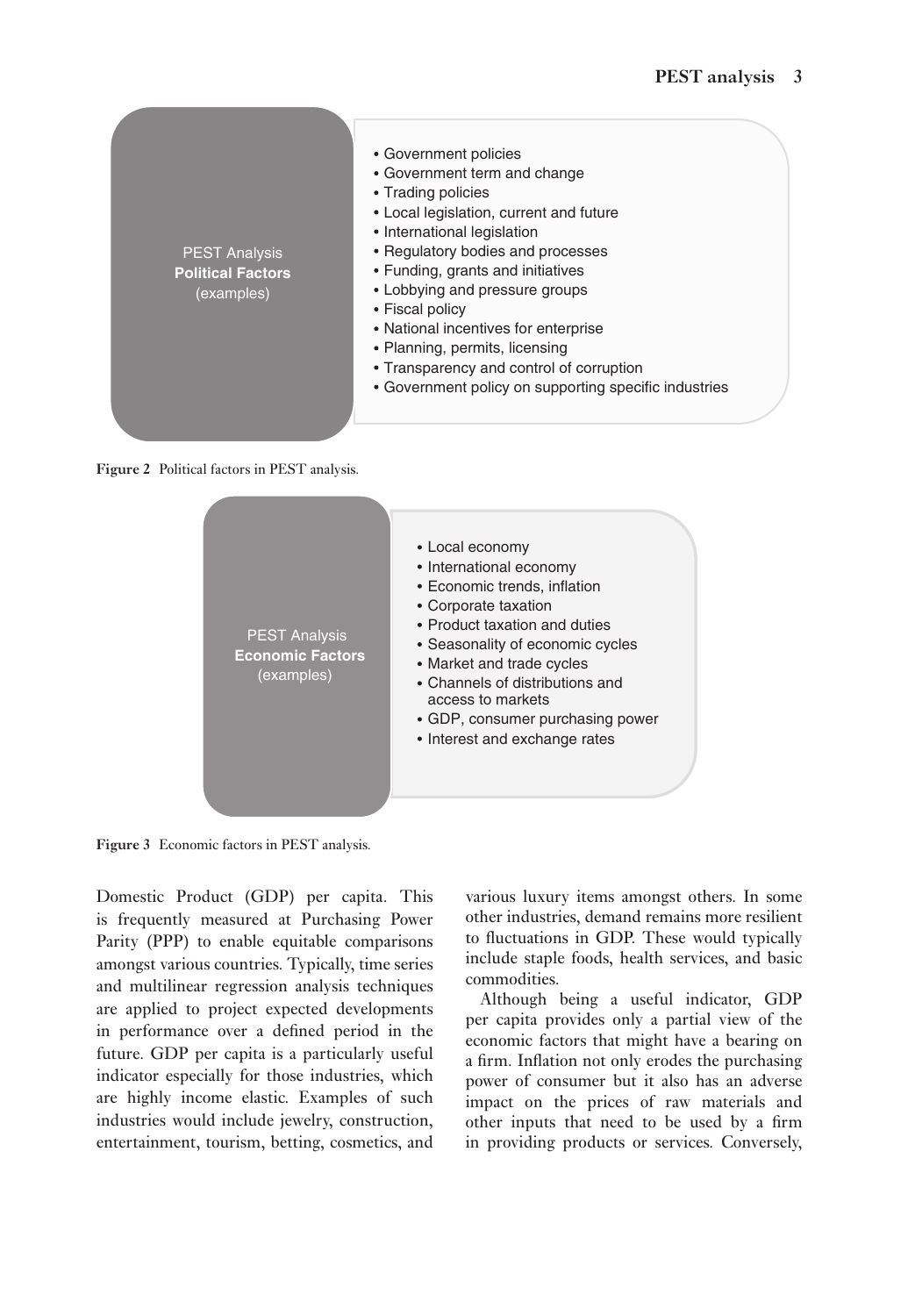fluctuations in rates of exchange may translate into higher or lower prices for the purchase or sale of products and services. Higher taxes have a negative impact on the disposable income of consumers. A high unemployment rate from an investor's perspective is a double-edged sword as on the one hand, it erodes disposable income of families but on the other hand, it provides access to a cheaper labor market. Moreover, increases in bank interest rates have an impact on both consumers and investors alike. In the former case, consumers are more likely to save part of their discretionary income than to spend it on consumer goods when bank interest rates increase. They are also likely to borrow less from banks and financial institutions to buy capital goods such as cars, immovable property, and appliances. Investors are also likely to borrow less and redirect part of their speculative income into guilt-edged securities rather than in further growth of their firm. This is mainly because of an increase in their cost of capital.

Changes in economic factors will affect different industries in different ways. It is imperative for firms to discern a clear behavioral pattern between economic and industry dynamics. In some cases, there are clear interdependencies not only between industries but also between the economic performances of different countries. In recent years, the European Union has faced a series of ailing economies queuing up for bail outs, as a viral recession progressively spread across all European shores with Cyprus, Greece, Ireland, Portugal, and Spain being the main victims. The domino effect has also left its marks on other countries. For instance, following the news that Cyprus has become the fifth Eurozone country to seek assistance, the London FTSE 100 index, French CAC, and German Dax lost 63, 64, and 112 points respectively. In Milan and Madrid, the drop was significantly steeper with the former losing 549 points and the latter 252 points.

Some industries also exhibit positive correlations in performance between each other and would therefore need to be monitored concurrently. For example, a decline in the tourist industry would typically have an immediate impact on the entertainment industry and a long-term impact on the construction industry. An ailing manufacturing sector would send shockwaves across the transport and logistics sector. Problems in the financial services sector are likely to have a ripple effect on most industries and economies around the world. The effects were evident in the recession, which culminated in 2008. The recession was intricately linked to the bursting of the US housing bubble as housing prices plummeted to unprecedented levels damaging financial institutions around the world.

All these economic factors demonstrate the importance of the need for continuous surveillance of the key economic factors that have a bearing on an industry. It is not an easy task to walk through the economic maze and to make sense of how events are likely to unfold. In this context, firms may wish to restrict themselves to analyze only those factors, which have a critical bearing on their operation rather than the broader spectrum.

*Social factors.* Social trends dictate work patterns and attitudes, consumer tastes and preferences, and the particular type, form, and volume of demand for a product or service. The monitoring of social trends enables a firm to reposition its products or services to fit the changing expectations of customers. Figure 4 provides a list of examples of social factors, which have an effect on a firm's competitive position.

In the previous century, air travel was typically associated with high-income consumers who value comfort and premium service. Today, air travel has become a commodity openly accessible to all social classes. Ryanair has challenged the traditional view and has repackaged air travel into a no frills offering, reflecting the basic need of customers to safely and conveniently travel from one point to another. Meanwhile, by monitoring changes in their customers' tastes, Plasmon have modified their products and produced a variant of the Plasmon Biscuits targeting adults. Increased health consciousness of customers across the developed world has created a market for healthy food.

Higher levels of education have, on the one hand, provided employers with a healthier pipeline of potential employees; however, they now also have a pool of more demanding customers. Telecom and banking firms have realized that customer preferences and needs have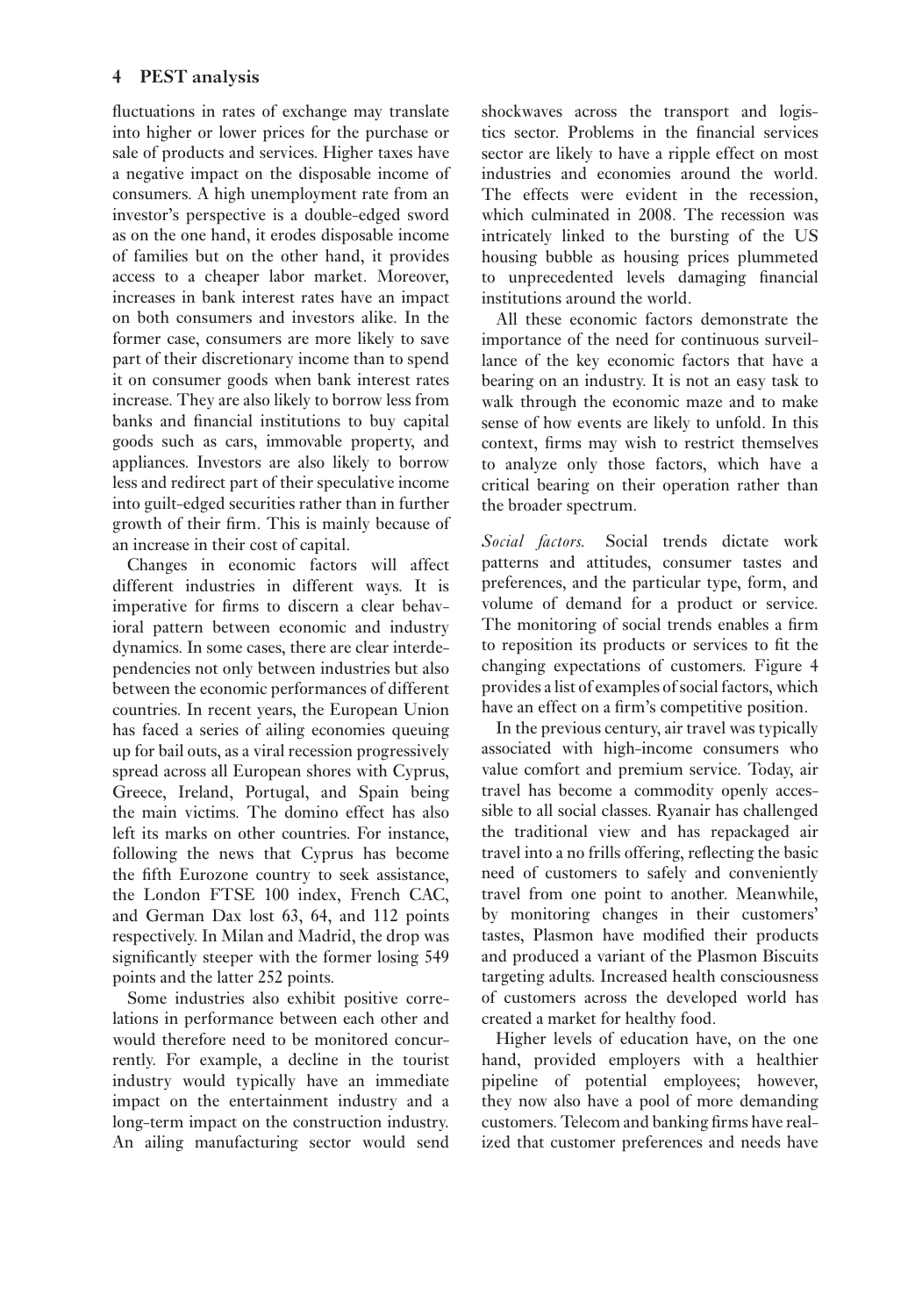Demographics Psychographics and lifestyle Consumer perception of brands, products PEST Analysis Consumer purchasing behavior **Social Factors** Effect of advertising and public relations (examples) • Influencers, role models • Racial, ethnic, religious influences

**Figure 4** Social factors in PEST analysis.

become more diversified. Firms have restructured their business model from a product orientation to a consumer orientation. Indeed, customer centricity is progressively diffusing across a range of industries. Market segmentation is progressively moving away from traditional demographics to focus more on lifestyle.

Insurance companies are developing segmented products for the busy professional, for the small business owner, and for families. Banks have customized products for students, employees, self-employed, and the high net worth individuals.

Changes in the demographic characteristics of a population can have an impact on many parts of the economy. Most developed countries are facing the challenges of an ageing population as baby boomers are now 60 years of age and over. An ageing population creates additional demand for medicines, healthcare, and support services and lowers demand for products associated with the younger generation (such as education). The older generation, generally, has more leisure time and is more financially stable thereby providing the right mix for consumer spending.

An evaluation of social factors enables a firm to predict what pressures are likely to be made by various stakeholders on policy decisions of government, which would in turn have an impact on the firm.

*Technological factors.* The rapid pace of technological change is driven through innovation, which is in turn created through entrepreneurs who seek to push the boundaries of present limitations. As new frontiers are broken, technology becomes obsolete and any competitive advantage is short-lived. Technological breakthroughs can either spell the demise of some industries or create opportunities for new ones. Figure 5 provides a list of examples of technological factors, which have an effect on a firm's competitive position.

The proliferation of the Internet and ecommerce has done away with many intermediaries. This has been referred to as disintermediation. In the travel industry, consumers have become their own travel agents. They plan and book their travel online, using business-toconsumer platforms that had been previously restricted to business-to-business members of the supply chain. Moreover, many retailers have found an increased intensity in competition as they are facing rivalry from online stores. On the other hand, technology has given birth to new forms of intermediaries. This is referred to as re-intermediation. Examples of new forms of intermediaries include Amazon, eBay, and Expedia to name just a few. They have the advantage of being effectively integrated within social networks, which provide new channels of marketing a product or service. Through these channels, consumers are able to publish their unbiased opinions on defined products or services. The opinions provide added value in the supply chain. They are highly valued by other potential customers and influence their decision-making process.

In some cases, a new technology has completely replaced an old one, sending its demand in free fall toward its demise. In other cases, technologies wage wars against each other in an effort to become the recognized standard. Microsoft is the standard for office software.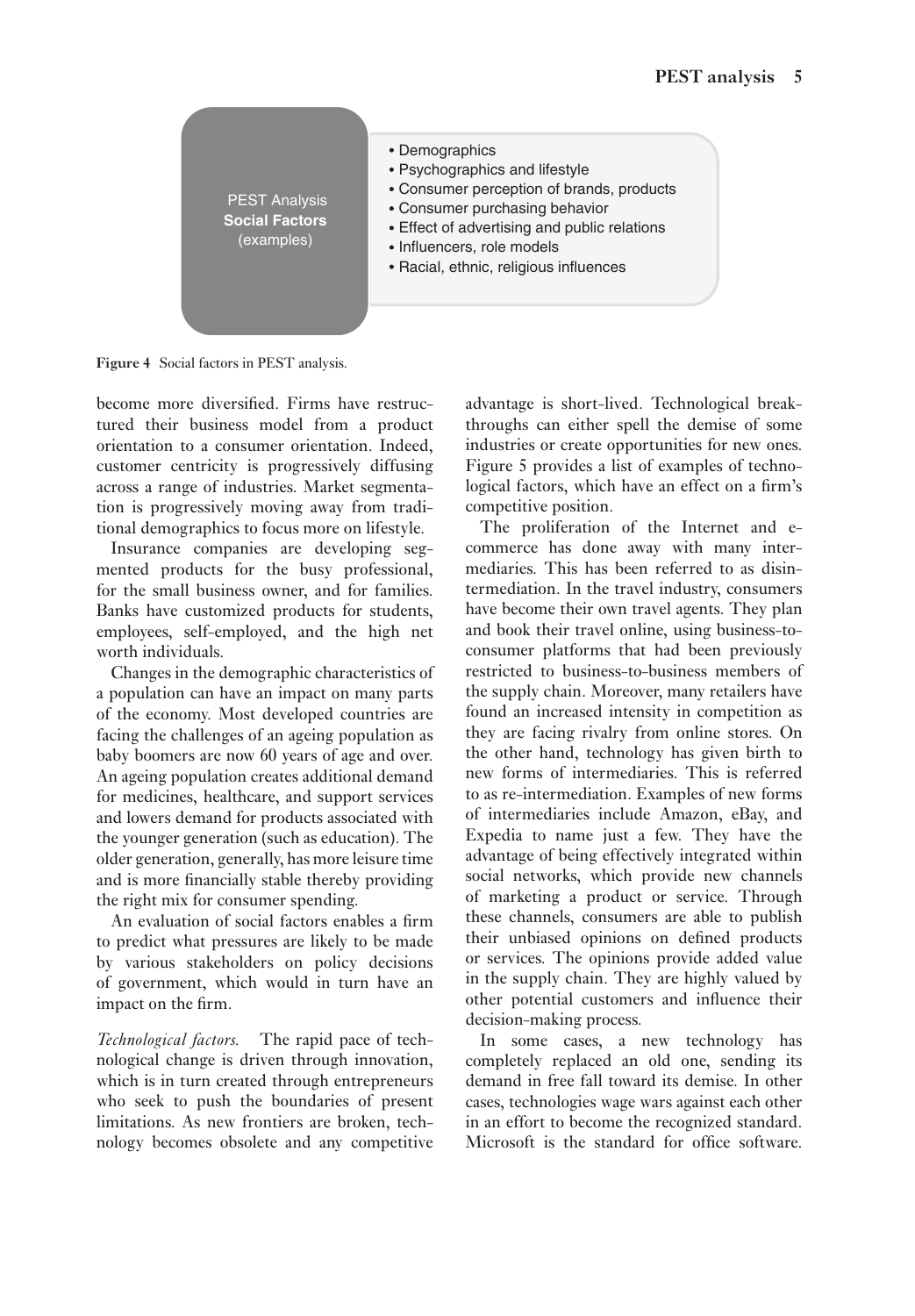# **6 PEST analysis**



**Figure 5** Technological factors in PEST analysis.

Blu-ray is the benchmark quality standard used for modern audiovisual home entertainment, although iPad is the current standard for tablets and currently under threat from Samsung.

From a business perspective, technology can be used to exploit a competitive advantage through a variety of factors. These could include cheaper production, improved access to customers, improved branding, product quality, and higher levels of business intelligence amongst others.

To thrive in a fast-paced technological change, a firm must remain vigilant. It has to be constantly updated on any technological developments in the industry, and aware of how they are likely to influence its future attractiveness and profitability.

### PROCESS OF PEST ANALYSIS

The process involved in exploring a firm's external macro environment involves five main stages listed as under (see Figure 6):



**Figure 6** Process and stages of PEST analysis.